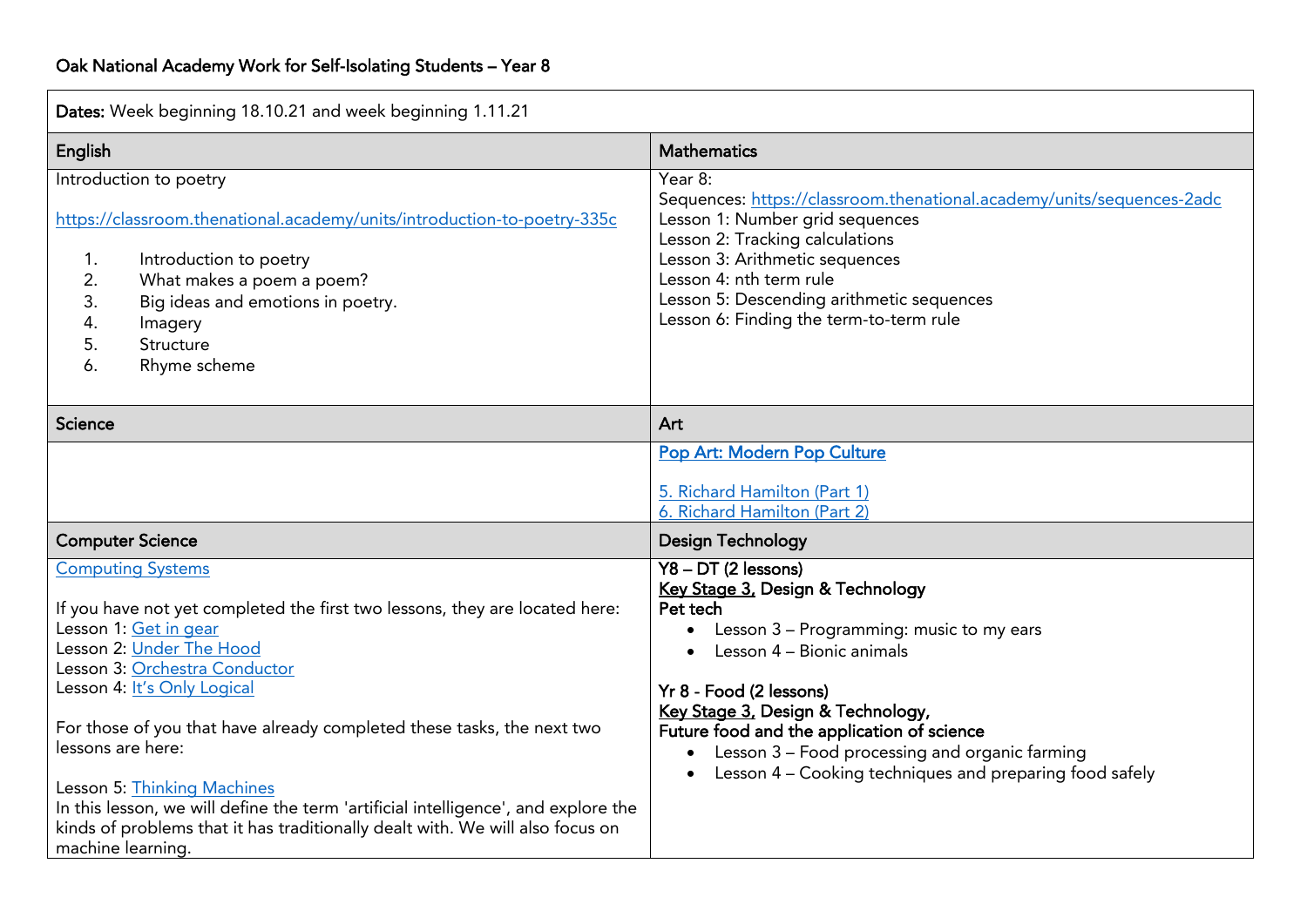| Lesson 6: Sharing<br>In this lesson, we will explore some common Scratch practices that we are<br>already familiar with (sharing, 'seeing inside' projects, and 'remixing'), and<br>will reflect upon the implications of these practices. |                                                                                                                                                                                                                                                                                                                                                                                                                                                                                                                                                                                                                                                                                                               |  |  |
|--------------------------------------------------------------------------------------------------------------------------------------------------------------------------------------------------------------------------------------------|---------------------------------------------------------------------------------------------------------------------------------------------------------------------------------------------------------------------------------------------------------------------------------------------------------------------------------------------------------------------------------------------------------------------------------------------------------------------------------------------------------------------------------------------------------------------------------------------------------------------------------------------------------------------------------------------------------------|--|--|
| <b>Drama</b>                                                                                                                                                                                                                               | Geography                                                                                                                                                                                                                                                                                                                                                                                                                                                                                                                                                                                                                                                                                                     |  |  |
| https://classroom.thenational.academy/units/a-devising-unit-a8ae<br>Please complete all lessons on verbatim theatre.                                                                                                                       | Follow this pathway to the S Drive to find the pdf lesson presentations:<br>S:\Geography\SHADOW CURRICULUM 2021-2022<br>Alternatively, if you click on the Loom links below, the lesson presented by<br>Mrs MacDunne:<br>Lessons for fortnight commencing Monday 18th October<br>Lesson 1: Physical and Human Features of China -<br>https://www.loom.com/share/2d2a914d2c4f402fa8081fabaf0d5f78<br>Lesson 2: Rural to Urban Migration -<br>https://www.loom.com/share/d152d65c91f14fd9a2189f4fd42aee15<br>Lesson 3: One Child Policy -<br>https://www.loom.com/share/9588c5533aa54157b9690d80704d27bd<br>Lesson 4: Economic Growth in China -<br>https://www.loom.com/share/c46febdbc29e49c7836776724e2600d3 |  |  |
| <b>History</b>                                                                                                                                                                                                                             | <b>Music</b>                                                                                                                                                                                                                                                                                                                                                                                                                                                                                                                                                                                                                                                                                                  |  |  |
| 1.                                                                                                                                                                                                                                         | Global Folk 'Jambo Afrika'<br>5. What are the roles of different percussion instruments?<br>6. What pitches do some West African melodies use and why?<br>PLAYLIST songs to listen and watch<br>Siyahamba<br><b>Babethandaza</b><br>Kwa Bonigala<br>Fiela<br>O Re Mi<br>Bellamama                                                                                                                                                                                                                                                                                                                                                                                                                             |  |  |